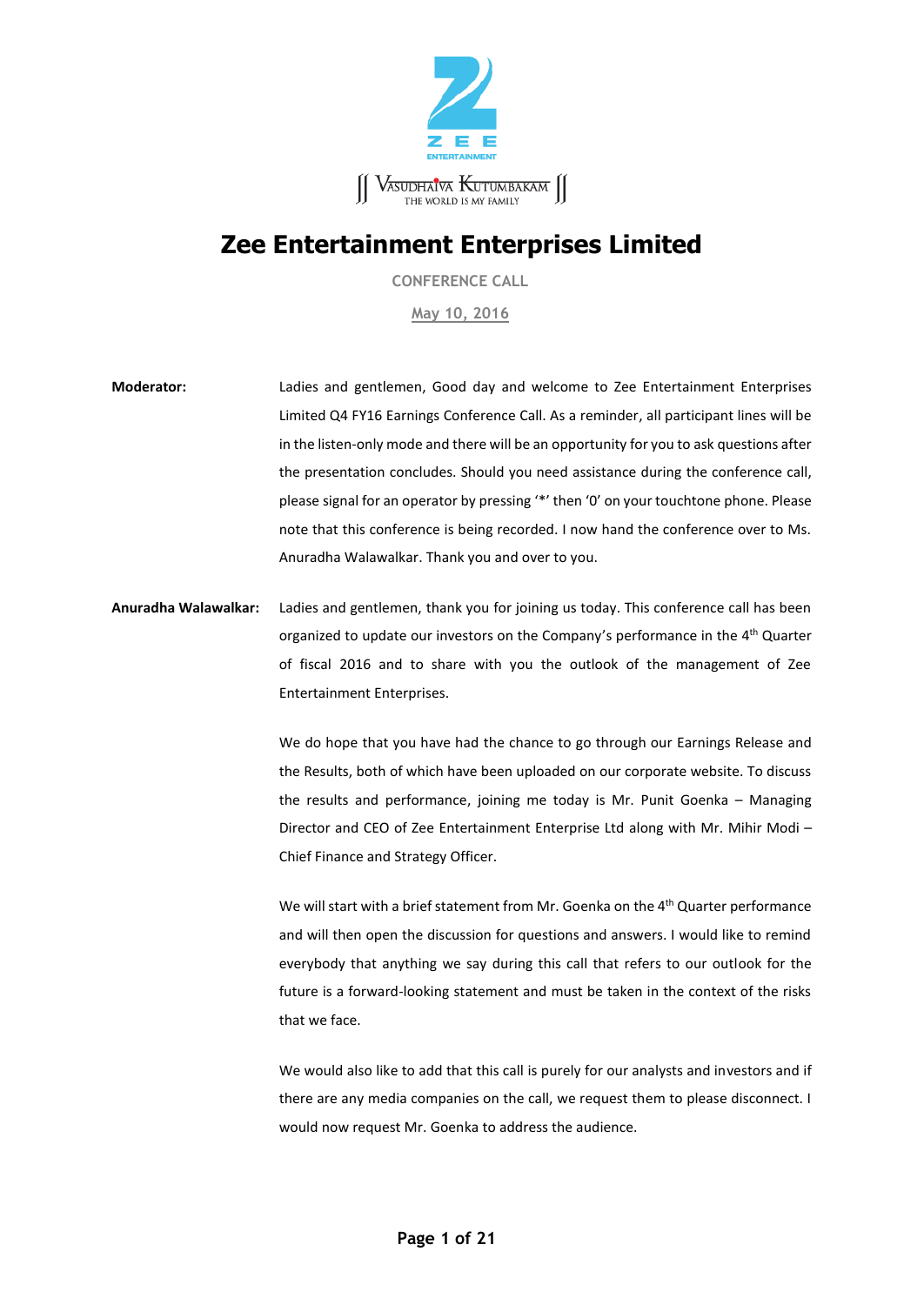

**Punit Goenka:** Thank you, Anuradha. I would like to welcome everybody to this call and appreciate your joining us for the discussions on the results of the 4<sup>th</sup> Quarter of fiscal 2016. Let's begin with details of some of the key developments of the quarter focusing on the financial performance.

> Zee's advertising revenue during the quarter was Rs. 8.64 billion, recording a growth of 29.1% year-on-year. For the full financial year, the advertising revenue grew 28.9% from Rs. 26.60 billion to Rs. 34.29 billion. The total subscription revenues for the quarter were Rs. 5.94 billion. During the quarter domestic subscription revenues stood at Rs. 4.68 billion while international subscription revenues were Rs. 1.26 billion. For the full financial year, the subscription revenue stood at Rs. 20.58 billion with domestic subscription revenue being Rs. 16.30 billion and international subscription revenue being Rs. 4.28 billion.

> On the cost front, programming and operating cost in the quarter were Rs. 6.88 billion. Total cost incurred by the Company in this quarter were Rs. 11.18 billion. For the full financial year, programming and operating cost incurred were Rs. 26.05 billion, total cost incurred by the Company in the financial year were Rs. 43.42 billion.

> During the quarter the Company's EBITDA was Rs. 4.14 billion, the EBITDA margin for the quarter was 27.0%. For the full financial year, the Company's operating profit was Rs. 15.09 billion representing a margin of 25.8%. Profit After Tax for the quarter stood at Rs. 2.66 billion, PAT margin for the quarter stood at 17.4%. For the full financial year, the PAT stood at Rs. 10.29 billion, representing a margin of 17.6%.

> As of March 31<sup>st</sup>, 2016, the Company has a gross debt of Rs. 9 million and cash and cash equivalents of Rs. 20.46 billion. In addition to the growth in revenues and profitability, our focus on working capital management remains strong. Our receivables days for the year were 83 days of total revenue while our inventory witnessed a modest growth of 11% despite a higher increase in our total content investment.

I would now like to cover the Business Performance:

During the quarter, Zee TV was ranked 3<sup>rd</sup> amongst the Hindi General Entertainment Channels. The Channel delivered a weekly average of 10 shows among the top 50 shows during the quarter.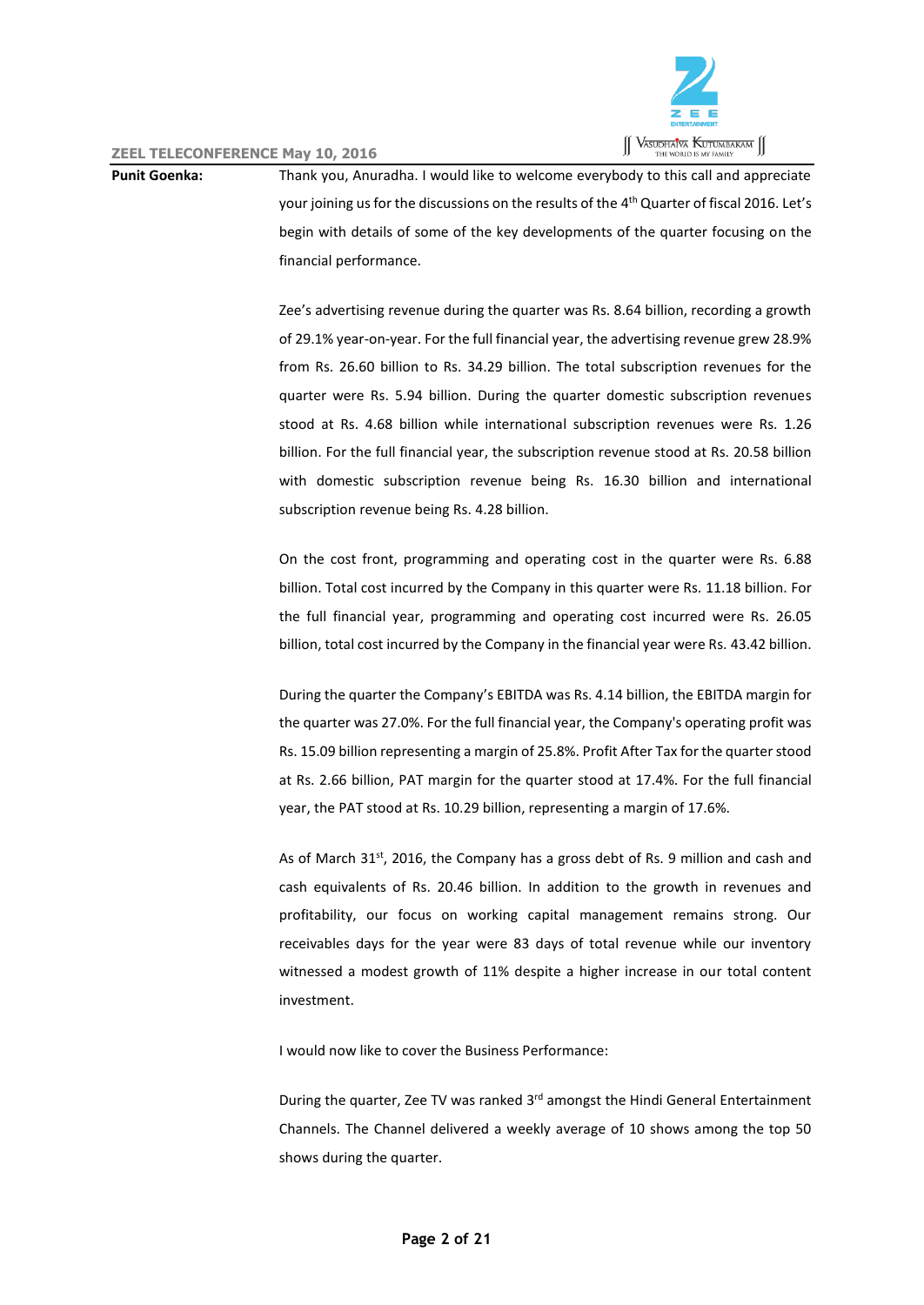

&TV which completed one year of operations in March 2016 continued to increase its popularity with the urban audiences. The Channel recorded 25% growth in urban viewership.

Zee's free-to-air channel Zee Anmol continued to maintain its Number 1 position in the FTA GEC category.

Zee's Hindi Movie Cluster continued to lead the genre with the highest viewership share.

During the quarter, Zee Marathi continued its lead as the Number 1 channel in its genre .The channel was the slot leader in all the nine prime time slots.

Zee Bangla was the Number 2 player in the Bangla GEC genre with a strong share in the urban market .The channel continues its strong lead in the non-fiction genre.

During the quarter Zee Telugu increased market share to become Number 2 channel in the Telugu GEC market and Number 1 in the urban market.

Zee Kannada maintained the Number 2 ranking in urban Kannada GEC genre during the quarter.

The latest addition to Zee's regional channels, Sarthak TV was the market leader in Oriya genre.

The key properties on our Sports Channel bouquet during the quarter included telecast of UEFA Champions League, South Africa vs England cricket series, and South Africa vs Australia cricket series. The sports business revenue in the 4<sup>th</sup> Quarter of FY2016 were Rs.1,601 million while costs incurred in this quarter were Rs. 1,837 million.

Zee's International business continues to perform strongly driven by global demand for our products. Zee intends to continue to grow this business and ensure timely and appropriate investment to capitalize on this opportunity. The highlights of the International Operations during the quarter were as follows:

 In America, Zee TV continued to garner the highest viewership share amongst South Asian networks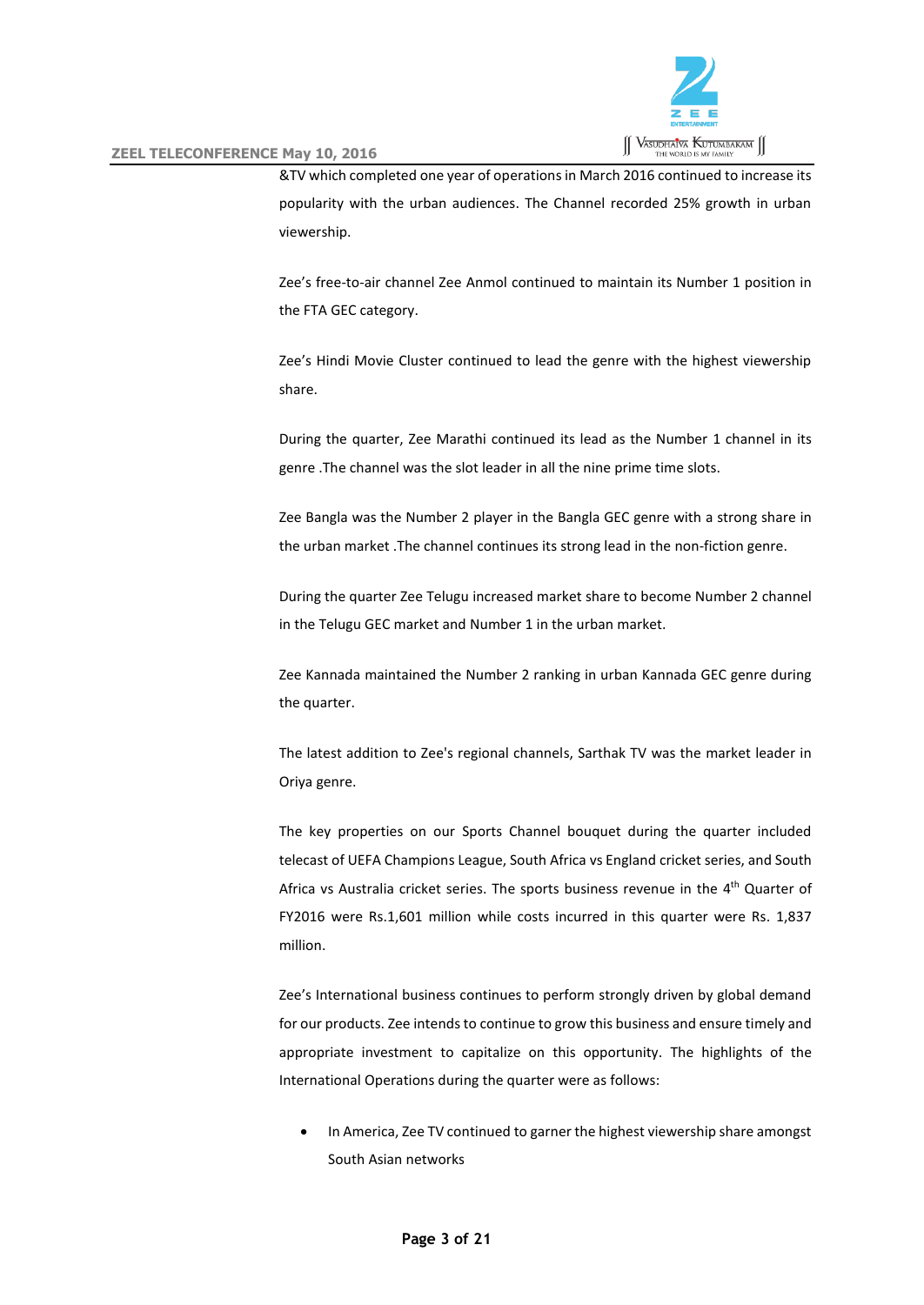

- In UK, &TV featured in top 10 South Asian channels
- In Africa, Zee Magic and Zee World saw 2.5x growth in viewership
- In UAE, Zee TV was Number 1 channel and Zee Cinema was the Number 2 channel amongst South Asian expats in their respective genre

We are happy that our sustained growth momentum through the year continued in the 4<sup>th</sup> Quarter as well and we have ended the year on a strong note. Our growth has been ahead of the market growth trajectory which is being reflected in the improving viewership share of our network. We continue to see strong growth in both existing and new products.

We would continue to innovate on the content front to serve our audiences. Zee has a strong pedigree in the content creation business and we will continue to maintain and build on it.

With this, I thank you again for joining us and would now like to open the floor for question-and-answer session.

**Moderator:** Thank you very much, sir. Ladies and gentleman, we will now begin the question and answer session. The first question is from the line of Sachin Salgaonkar of Bank of America. Please proceed.

**Sachin Salgaonkar:** I have three questions. First is, it would be great if you could provide some guidance targets for FY17 in terms of ad growth, EBITDA margins, sports losses.

**Punit Goenka:** We expect growth in advertising for FY2017 to be in the 15%-16% range for the industry. We would definitely be in the same range. Based on our market share growth last fiscal we could potentially beat that growth as well. On sports losses, we are looking at higher losses, even upwards of INR 100 cr because of two key India series that are there in the fiscal 2017. We would not be giving the exact numbers for that right now. And what is the third question Sachin, can you repeat please?

Sachin Salgaonkar: EBITDA margin.

**Punit Goenka:** For next year?

**Sachin Salgaonkar:** Yes, for FY17.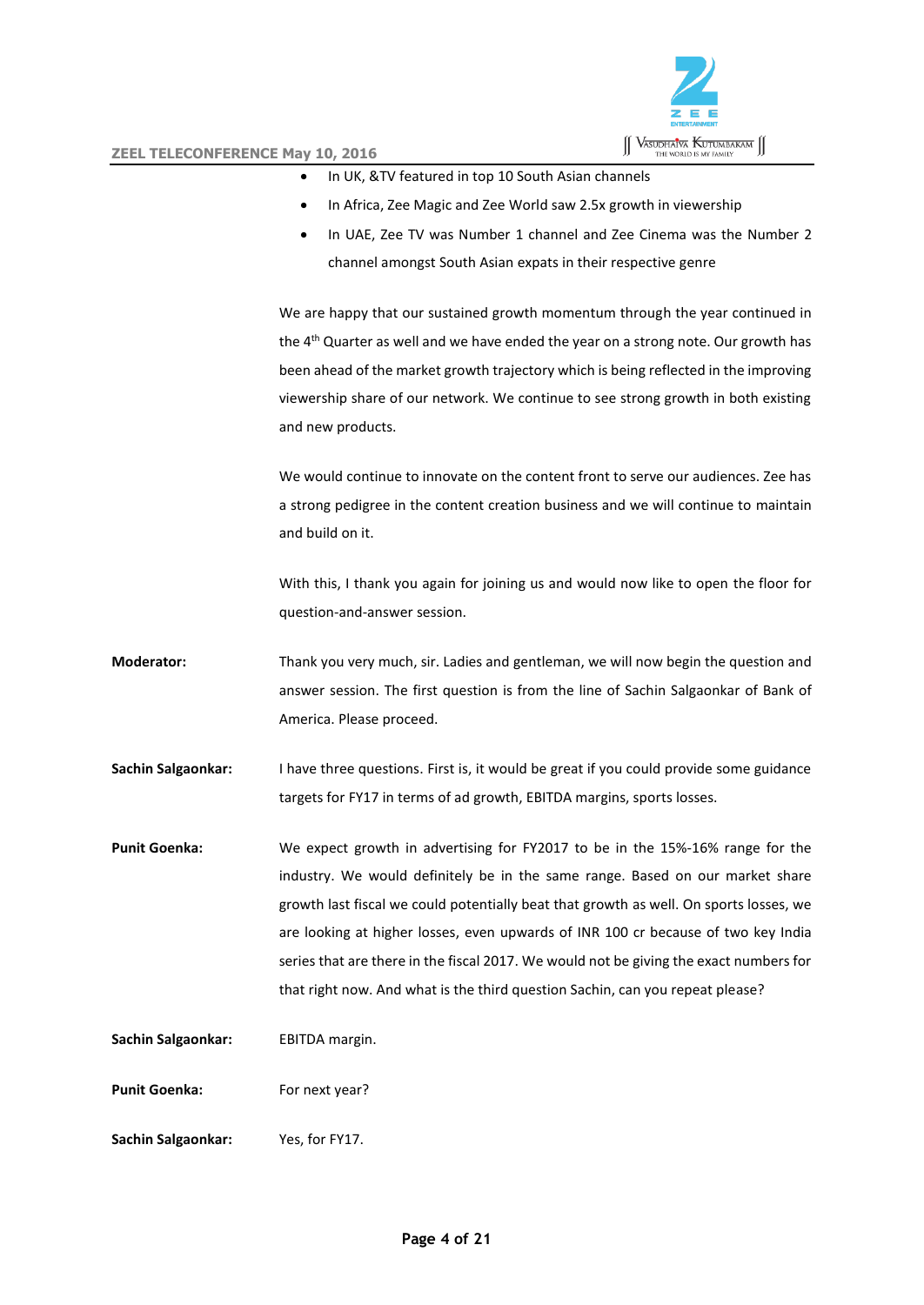

| <b>Punit Goenka:</b> | So I will say that on the back of the growth that we are seeing we are definitely going  |
|----------------------|------------------------------------------------------------------------------------------|
|                      | to endeavor to beat what we have delivered in this current fiscal.                       |
|                      |                                                                                          |
| Sachin Salgaonkar:   | So north of 26%, slightly higher than 26%?                                               |
|                      |                                                                                          |
| <b>Punit Goenka:</b> | Right.                                                                                   |
|                      |                                                                                          |
| Sachin Salgaonkar:   | Punit, second question - when I look at domestic subscription revenue growth for Q4,     |
|                      | a 12% growth looks a bit low given the renegotiations that we are seeing on the back     |
|                      | of Phase-III. So would like to know your views on this, how should we look at it going   |
|                      | into next year?                                                                          |
| <b>Punit Goenka:</b> | So Sachin if you are tracking what TDSAT orders that came out about the NSTPL            |
|                      |                                                                                          |
|                      | judgment which forced us to file our fresh RIOs as of 1st of May, a lot of deals were    |
|                      | deferred in light of that and hence we could not close a lot the deals that we would     |
|                      | have wanted to. This is an issue that we are facing as an industry. Therefore for safety |
|                      | sake I think you should look at our mid-teens kind of number for financial year 2017.    |
| Sachin Salgaonkar:   | And my last question, if I recollect it properly, Mihir in the last call had mentioned   |
|                      | that you guys had good six months' visibility on FMCG spend, so an update in that        |
|                      | direction would be helpful, how do you see FMCG ad spends and any thoughts on            |
|                      | ecommerce, telecom and auto sector also would be helpful.                                |
|                      |                                                                                          |
| <b>Mihir Modi:</b>   | So the FMCG spends as far as the visibility goes over the next six months seems to be    |
|                      | steady and stable. Of course the mix continues to change depending on the respective     |
|                      | company's performance and the decisions that they make. But FMCG as a whole              |
|                      | continues to be stable. Of course ecommerce is not continuing the multiplying growth     |
|                      | that it was at, but it's not kind of fallen off the cliff as well.                       |
|                      |                                                                                          |
| Sachin Salgaonkar:   | And thoughts on telecom and autos?                                                       |
| <b>Mihir Modi:</b>   | So, I think in auto we do expect a slight pickup and the telecom guys also, with the 4G  |
|                      | launch, are expected to kind of put that engine running faster in the next six months.   |
|                      |                                                                                          |
| <b>Moderator:</b>    | Thank you. Our next question is from the line of Nitin Mohta from Macquarie. Please      |
|                      | proceed.                                                                                 |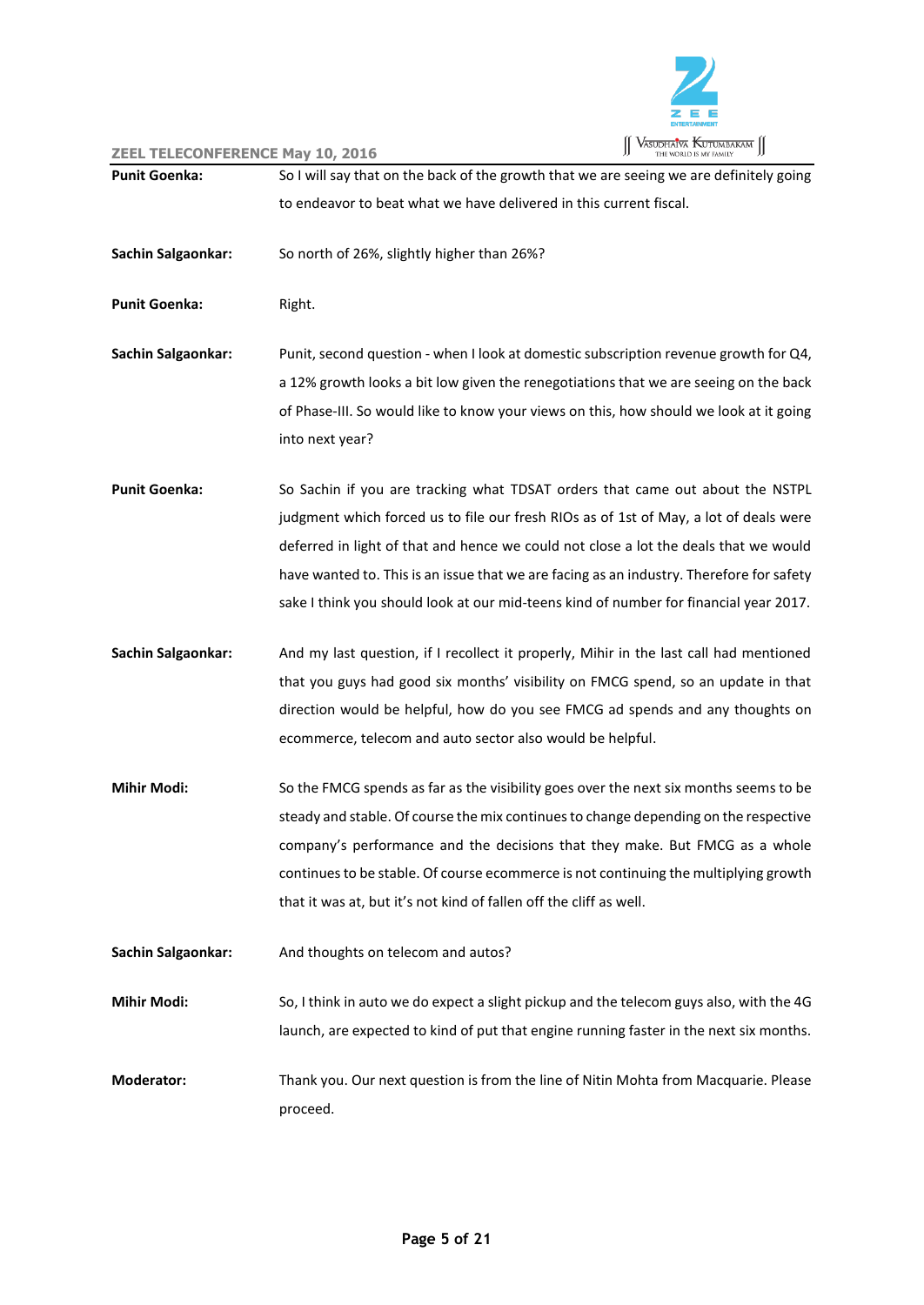

- **Nitin Mohta:** I have two questions, firstly, Punit if I could just understand on &TV, you did mention improved share of urban viewership over there but I think channel is not really doing as well as we had anticipated at the same time last year when trends were quite strong. So any plans in changing programming over there because I think the number two player in the market is obviously coming up with a slew of new programs. And then I had a second question.
- **Punit Goenka:** Definitely I think we are going to be adding to the content lineup in addition to replacement that will happen over the period of time. But the focus remains on the urban market for this channel and we will continue to invest behind it as we had planned during the launch phase itself. So while it may not be as per my expectations personally, but from the cluttered environment that we are in, I think the channel has definitely made a mark for itself and will only grow upwards from here.
- **Nitin Mohta:** And the second one is towards a clarification on the advertising outlook for FY17. So 15%-16% outlook that you think, is it for Zee or that is the outlook for the market and we would be doing better than 15%-16% that the market would grow at?
- **Punit Goenka:** That is what the market indication is, of course we will do what we will do based on the market share gains or drops that we have, but if all remains equal we will definitely be at this level if not better.
- **Moderator:** Thank you. Our next question is from the line of Vikash Mantri from ICICI Securities. Please proceed.
- **Vikash Mantri:** Just on the subscription side now, I like the numbers for this quarter but I am disappointed with the mid-teen guidance. Punit can you help us understand what stage are we in terms of digitization and your overall feedback on how do you think this process has taken place and what needs to be set right? Also, when you are giving us the subscription targets or guidelines, are you taking in the near term disruption that can happen because of the TRAI paper which is about more transparency and lack of discrimination. Has that been also accounted for?

**Punit Goenka:** Yes Vikas, you are absolutely right, I think you have answered the question yourself. Keeping in mind what has happened in the NSTPL judgment by TDSAT and the TRAI tariff order that is expected by June 30<sup>th</sup> or July 31<sup>st</sup>, I cannot remember the date, July 31<sup>st</sup> I guess, based on that you will understand that not many deals will get concluded.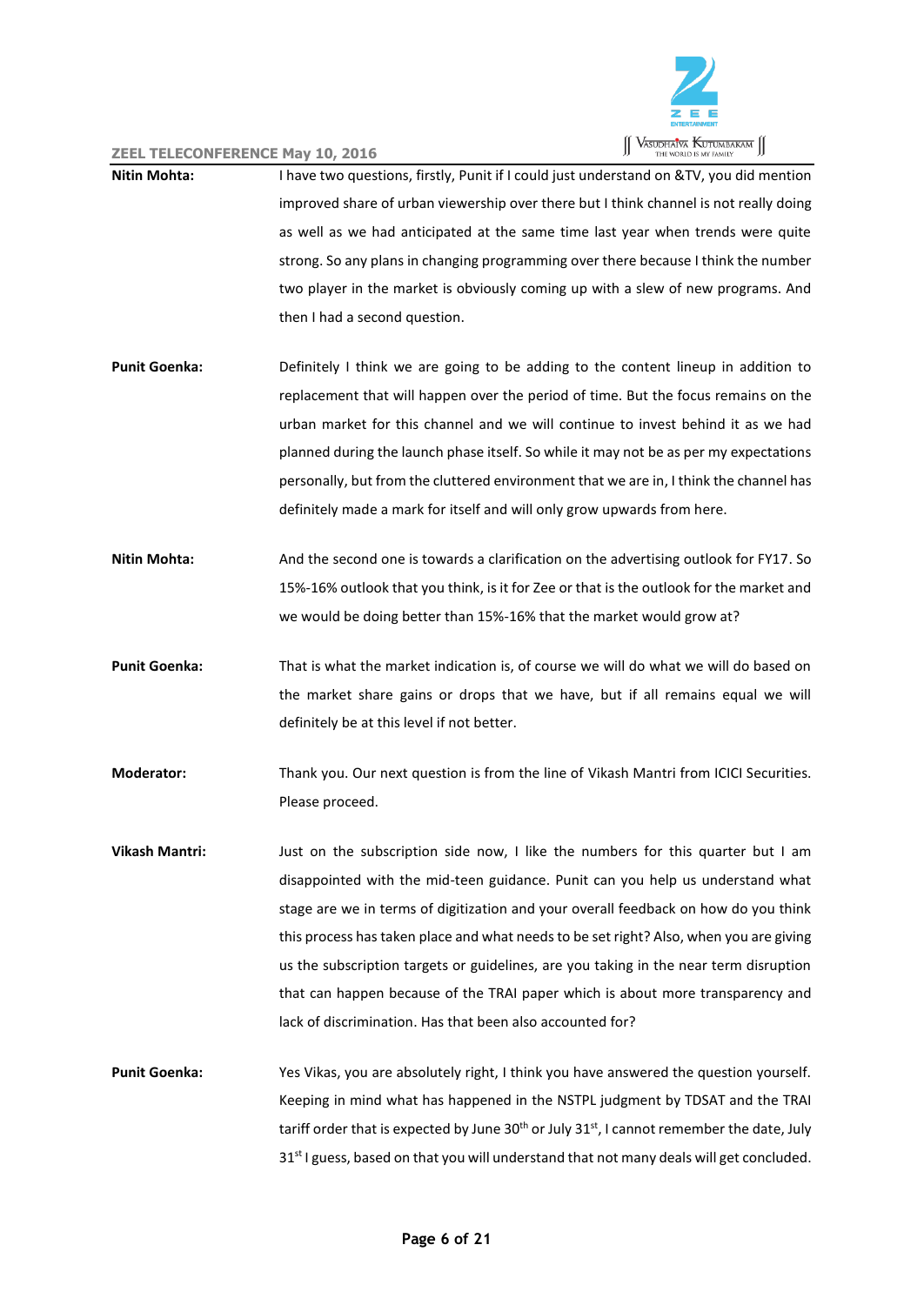

And even the tariff order will have a timeline under which it has to be executed, it's not going to be effective the next day. Therefore, keeping all this in mind we are giving this guidance of mid-teens.

**Vikash Mantri:** And when you are giving this guidance you are hoping for a flexible RIO model or if things go towards distribution network model, things can get worse?

**Punit Goenka:** It's anybody's call because I have certain expectations that we have outlined to the regulator but too early to say what will come out and therefore we are being kind of realist in our guidance than being optimistic or pessimistic.

**Vikash Mantri:** On the advertising front if I may, or rather on the overall growth front, what do we need to do further as a company? I think this year we are better in terms of sports but what is going to drive the growth for the Company? If you can outline next 2-3 years investments; we did hear noise in the street about you interested in the radio business, so if you could try to help us with what would be a two year outlook in terms of new growth initiatives.

**Punit Goenka:** So I cannot comment on the noise you've heard on the street, but definitely our focus areas for investment is our existing portfolio itself where we will be investing in content. Our international business is going to be a key driver for growth in the next few years for us, as we have shared in several of our calls, the initiatives we are taking on the non-South Asian Diaspora in the international market. Digital will be the third area of focus for us which we will be growing and that is again a global strategy for both Ditto and OZEE. And lastly, our movies business where we want to be more aggressive going forward not just in Marathi regional but even Hindi and other regional languages which we want to enter over the next couple of years. This is going to drive the growth for this Company in the mid-term that you talked about.

**Moderator:** Thank you. Our next question is from the line of Urvil Bhatt from IIFL. Please proceed.

**Bijal Shah:** Hi, This is Bijal from IIFL. Congratulations on yet another quarter of good numbers. My first question is, what was the cash flow generation during the year, if you can give us some number on that that will be useful.

**Mihir Modi:** So PAT has been about Rs. 1,000 crores out of which there is preference and equity dividend payout. Besides that, our working capital while in terms of receivable number of days it's nice and flat, the inventory has also not grown too much. But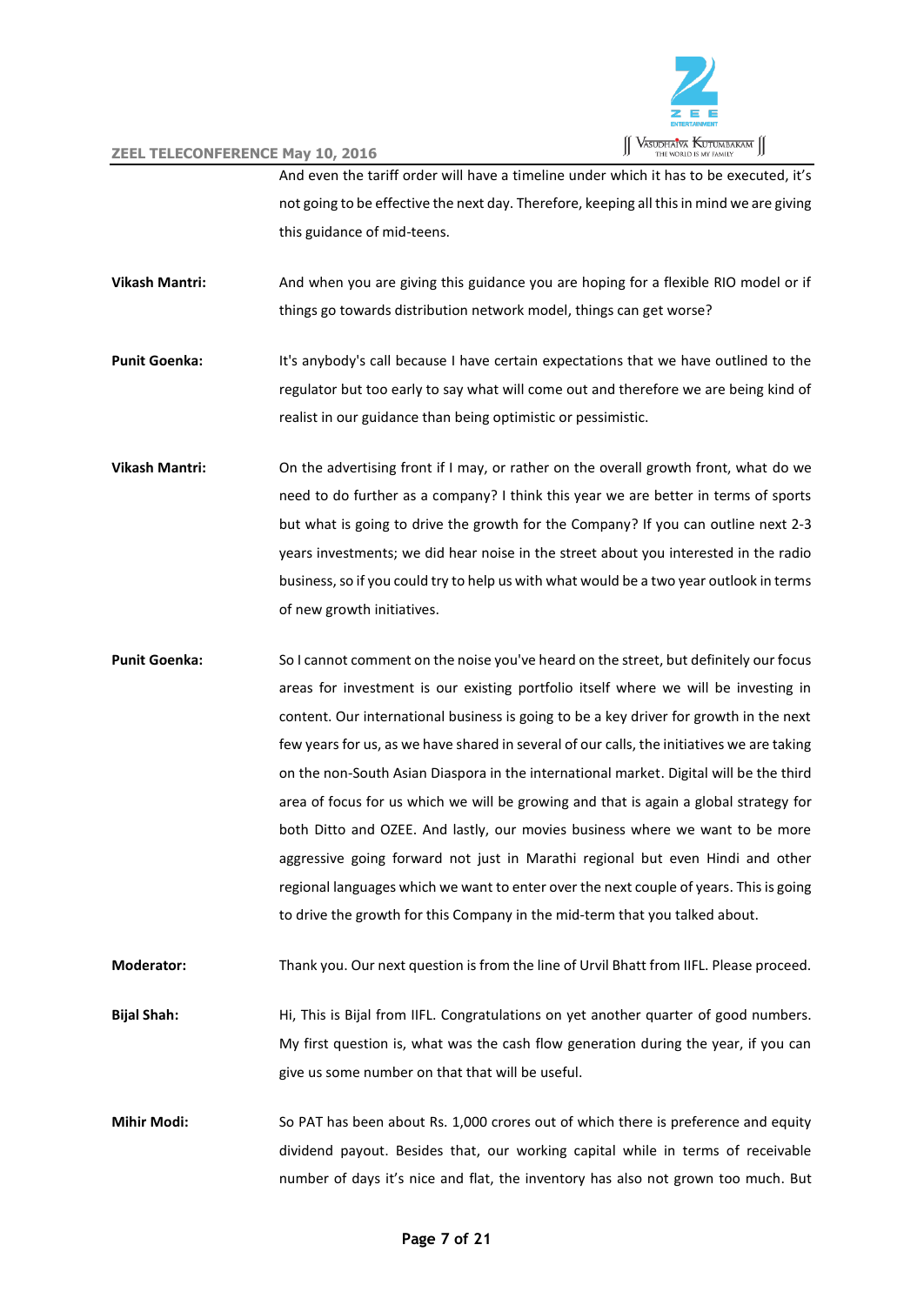

given that the business has grown at the pace that it has, it has taken up north of Rs. 400 crores off as working capital. And then of course there are a couple of other elements which is our normal CAPEX which remains at the consistent level as over the last few years. We acquired Sarthak which is another three-digit cash outflow and a little bit on infrastructure, namely studio.

- **Urvil Bhatt:** So if you can give us a number it will be great for FY16 as a whole what was the cash generation?
- **Mihir Modi:** So our cash and cash equivalents between March 2015 and March 2016 have been flat.
- **Bijal Shah:** Okay, that will also include some dividend payments and all, I will just calculate and get back to you. Second question is, can you throw some light on exactly what we are thinking as far as our online strategy is concerned. At some point of time we had talked about only paid model, now we have OZEE which is coming up and what are the plans with OZEE and how OZEE would be different from Ditto TV and what led to launch of OZEE when we had Ditto TV. So if you can give us some clarity on online strategy that will be useful.
- **Punit Goenka:** So Ditto still very much remains a paid platform as you rightly said, and the other features that we have just introduced on Ditto is that it has got exclusive content which does not even exist on TV. We launched the first series called 'Strugglers' on Ditto in February and you will see more content coming on Ditto to justify the payment premium of that platform. OZEE always existed because every channel was anyways putting out its content for catch up TV. We just consolidated that under one brand and we have relaunched it consolidating the entire catch up TV traffic and that has resulted in a great, healthy consumption for us which is post TV. Both have distinct strategies, Ditto being pre-TV and this being post-TV. So we are driving both from that perspective for us.
- **Bijal Shah:** So would it be fair to say much more investment will continue to go in favor of Ditto TV over OZEE going forward?
- **Punit Goenka:** No, it will not be fair to say that. We will invest in both platforms based on their potential and return on investment. They are two independent platforms and business.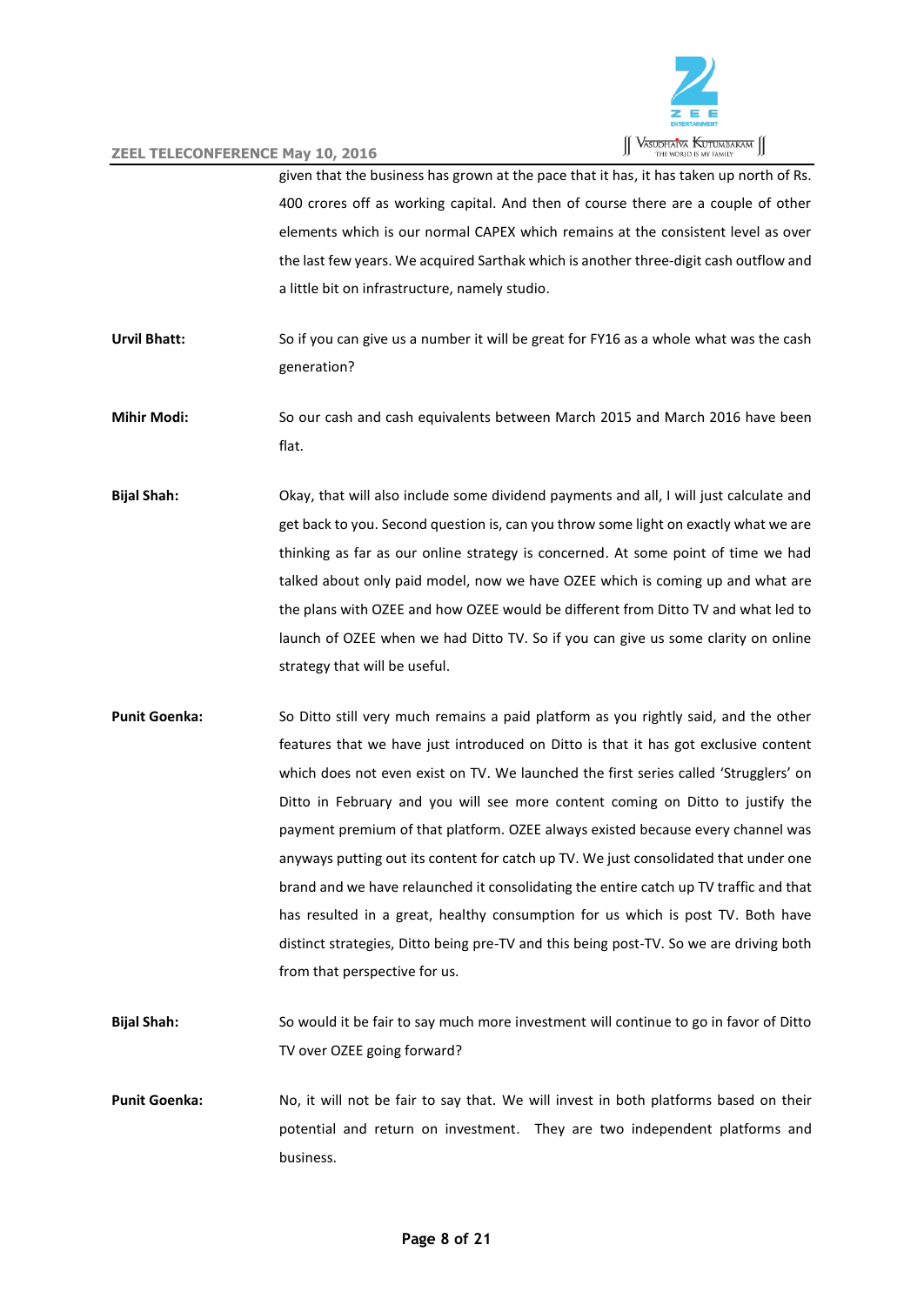

| <b>Bijal Shah:</b>   | But OZEE will remains primarily post TV, there will not be much of exclusive and digital  |
|----------------------|-------------------------------------------------------------------------------------------|
|                      | first content out there?                                                                  |
| <b>Punit Goenka:</b> | Well, it's very difficult to say with surety what will happen in the future. As you know, |
|                      | digital business, we are building it and exploring it and not just us but everybody is    |
|                      | doing that. So strategies will change, tactics will change over time but currently OZEE   |
|                      | is meant as a catch up service and Ditto is meant as a premium service as we call it,     |
|                      | so that is where we are today.                                                            |
| <b>Moderator:</b>    | Thank you. Our next question is from the line of Latika Chopra from JP Morgan. Please     |
|                      | proceed.                                                                                  |
| Latika Chopra:       | My first question - could you share your investments that you did in the movie            |
|                      | business in FY16 and if there is any guidance for FY17?                                   |
| <b>Mihir Modi:</b>   | Let me first talk about FY17. We are looking at between Rs. 100-150 crores of             |
|                      | investments in movies in FY17 across regional languages in addition to Marathi plus       |
|                      | Hindi. The current year saw a double-digit number, about Rs. 70-80 crores investment      |
|                      | in the film space.                                                                        |
| Latika Chopra:       | And how should we look at the overseas subscription revenue growth going over the         |
|                      | next couple of years? Actually, we saw a substantial increase in Q4, any thoughts on      |
|                      | that?                                                                                     |
| <b>Mihir Modi:</b>   | So in Q4, international subscription had some catch up in a few markets but if we look    |
|                      | at the next year or couple of years we expect the subscription business at least in the   |
|                      | year ahead to be about mid single-digit on a dollar basis.                                |
| Latika Chopra:       | And just lastly, is it possible for you to share some sense on whether there is           |
|                      | significant differential between advertising growth in national versus regional           |
|                      | channels?                                                                                 |
| <b>Mihir Modi:</b>   | No, they pretty much are balanced now given that our contribution is also balanced        |
|                      | and the growth also is pretty balanced.                                                   |
| <b>Moderator:</b>    | Thank you. Our next question is from the line of Rajiv Sharma from HSBC. Please           |
|                      | proceed.                                                                                  |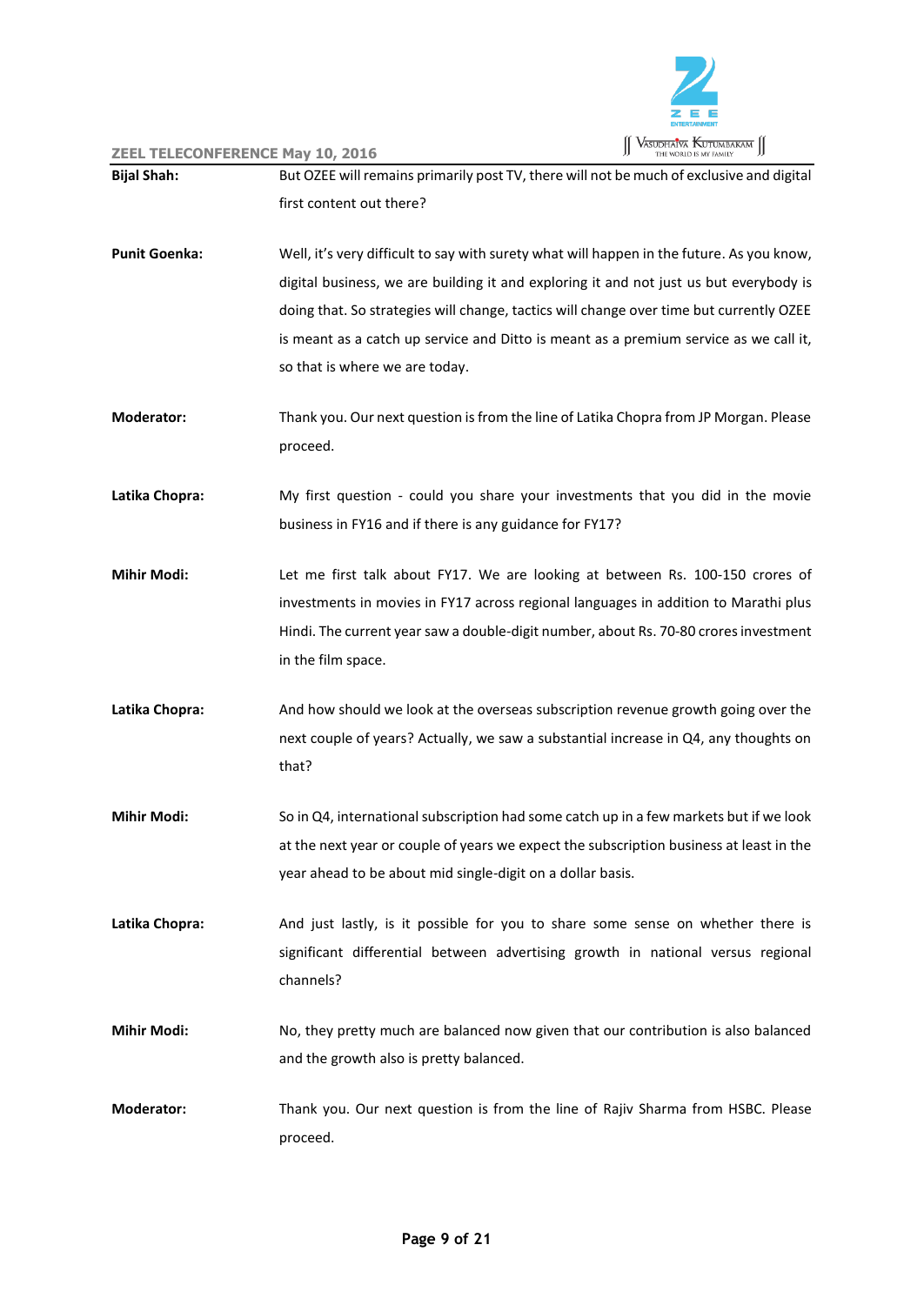

**Rajiv Sharma:** Just a couple of questions from my side. What do you understand of the competitive intensity increasing in the Hindi GEC space? Even LifeOK has come out with a lot of new formats, even in the Tier-II we are seeing a lot of competition with Sony taking the Kapil Show, which has increased the competitive intensity. So what does it mean for Zee? You suggested that margins should improve but what is your outlook on the content cost because at one end is competitive intensity and the other thing which I also see is the power shifting towards the production houses be it online or be it 4G, so your thoughts on this and any timelines on the BARC implementation and kind of impact you see.

**Punit Goenka:** So Rajiv, I think first and foremost on the competitive intensity, what it means for Zee is that we have to work hard. Beyond that we have to be more innovative, we have to find better ways to maintain our audiences or grow our audiences and we are working towards that. As far as cost of programming going up, I have always maintained that viewership is not a function of cost of production. It is a function of good story telling and Zee has always maintained that in the past and we will continue to do that. As you know we have always led the non-fiction genre through homegrown formats and not having to depend on third parties too much for that. But having said that, we will be making investments in &TV and Zee TV that you will see in the months to come. As far as your last part on production houses and the power shifting, you may be talking about one or two production houses who have the capability of launching their own platforms, but beyond that it's still pretty much a fragmented market and given the amount of content that we buy from these people it's going to be very difficult for them to change their business model overnight in my view. But content owners, will they move content away from traditional way of selling to broadcasters, I do not think so. I think in addition they may have aspirations to go on digital platform, which they are more than welcome to do so. Does this cover your point, Rajiv?

**Rajiv Sharma:** Sort of, what I understand, as you hinted at a couple of production houses, spending 1.5x for their online content. So will this have some kind of near term impact? It remains to be seen whether online will make money or not but will this have some near term impact and can there be higher than expected increase in content cost in your view?

**Punit Goenka:** No Rajiv, again 1.5 times is relative. Well, between Zee TV and &TV put together we buy over 2,000 hours of content a year, while they are putting up on their platforms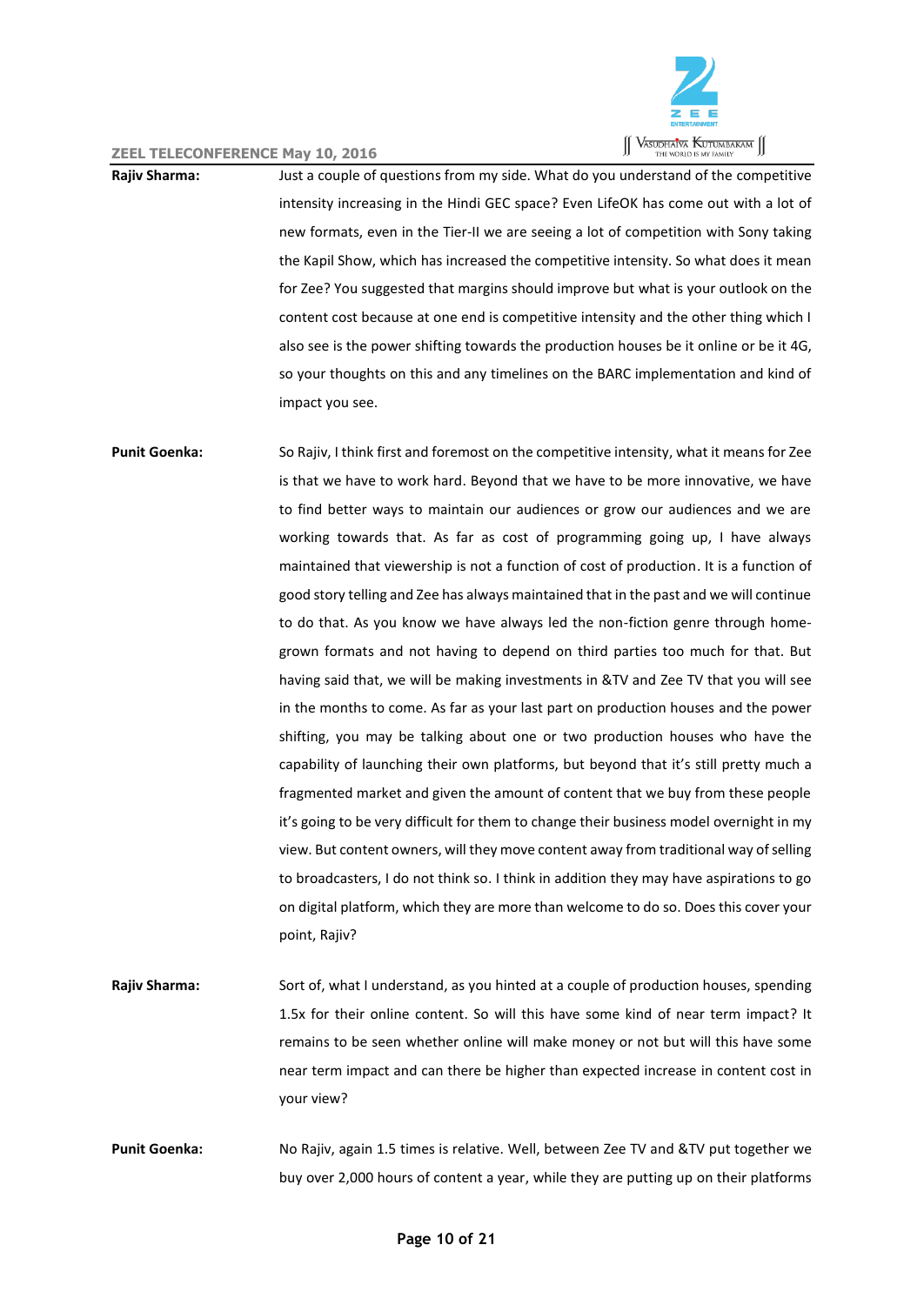

at best couple of 100 hours of content a year. So you are comparing apples with oranges, it's not the same thing. Again, the digital platforms will have limited audience, that is why they are digital, they are narrow casting to individual whereas broadcasting is a large medium. So there is no near term impact that I am envisaging to come from this immediately. I think we are all working on our own digital plans, so that if traditional broadcast were to lose eyeballs in the long-term, they can be captured on our own delivery platforms.

- **Rajiv Sharma:** And just a follow-up, so in terms of programming hours where are we on ZEE and &TV versus previous quarter? And second is, this movie CAPEX which is you are doubling, is it kind of tactical strategy for market share, like what is the reason it's going 2x for the next year?
- **Punit Goenka:** Our current ZEE TV number of hours has come down, it's about 26 hours currently because we have taken some hard calls on non-performing slots, but it will go back up to 33 - 34 hours level during the course of the year. On &TV we are currently at about 21 hours of content and that will also grow up depending on how the shows get traction and based on that we will be increasing the number of hours. What is the other part that you said?
- **Rajeev Sharma:** So the movie CAPEX which Mihir provided, are you acknowledging some kind of pressure on content, the reason why this is going up, its doubling like Rs. 70-80 crores this year to Rs. 150 crores?
- **Mihir Modi:** So film production, I would not strictly call it CAPEX because it is a rolling amount. We produce films and then monetization happens in a shorter window through which the production cycle takes place and the money is recouped. So the numbers that we are talking about are not CAPEX which is locked up for a long period of time, it keeps rolling, that is point one. Point two is that the doubling of this number broadly is just a function of the scale of our film production business which is increasing and therefore that is the amount that will need to be rolled into that business over the next year. So for example, in Hindi movies we did one big movie in FY16. We have probably more than one lined up in FY17 and our number of regional films will also increase compared to what we have done in FY16.
- **Moderator**: Thank you. Our next question is from the line of Sanjay Chawla from JM Financial. Please proceed.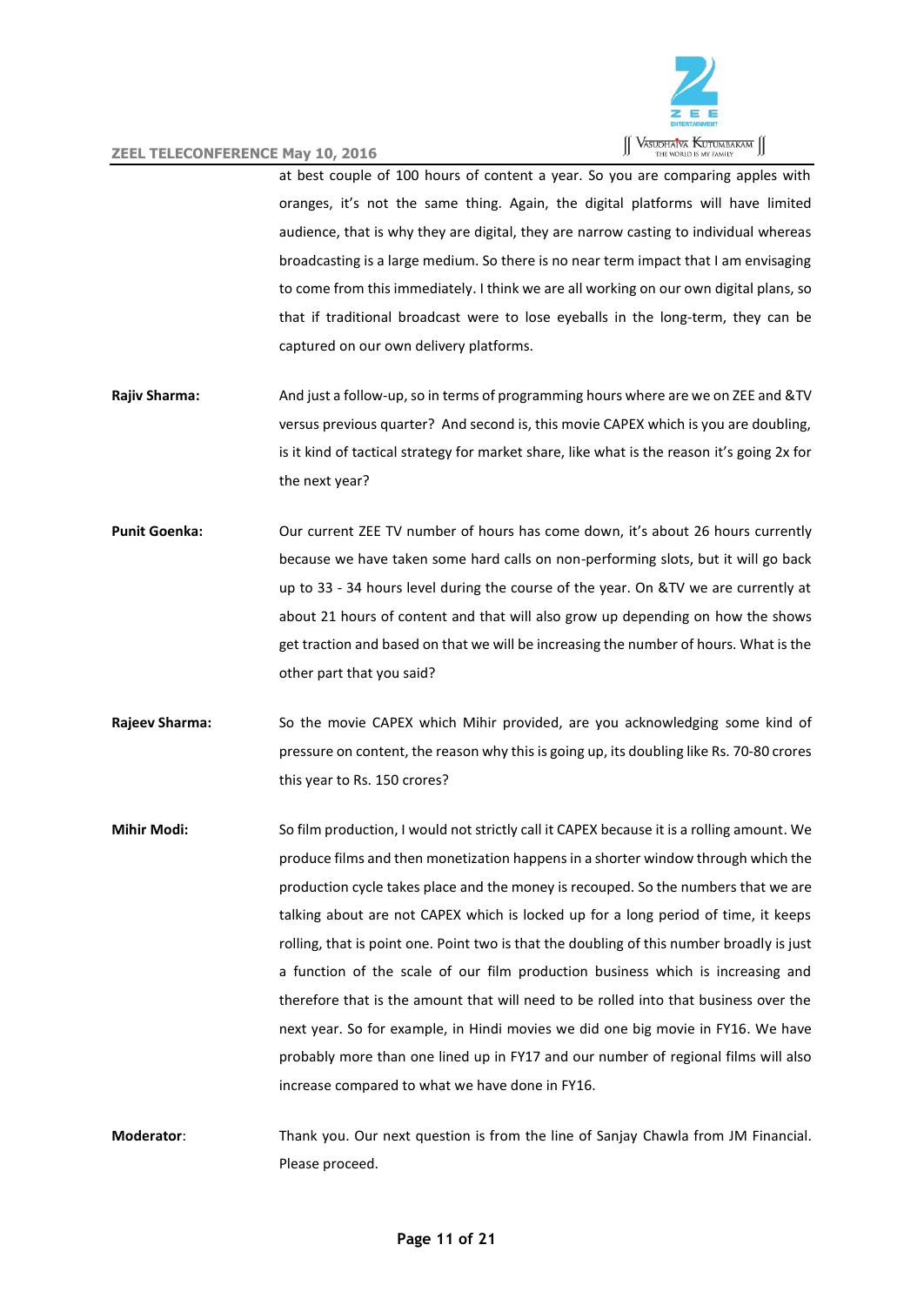

- **Sanjay Chawla:** Most of my questions have been answered, I just had one question. If you can share your thoughts on how do you intend to or plan to monetize the rural audience that you have with ZEE Anmol, how big is the opportunity there and what kind of a share that you have currently and how much you can increase it?
- **Punit Goenka:** So Sanjay I think it's still quite nascent. If I look at the FTA pie as of last year, which is pretty much just about Doordarshan spend, it is in the range of Rs. 800-1,000 crores. But having said that, with rural ratings coming in and surprising the market in such a positive manner I think this number will grow significantly. Difficult for me to put a number on it because the transactions are just about to happen on the new BARC system data. So, what the potential can be is difficult to say today, but if I look at the current rural market, almost 48% - 49% of our population is sitting in that bucket. Obviously their purchasing power is much lower than the urban market but still it's going to be a number that is going to be big especially for the FMCG sector that depends a lot on that market for their sachet variety of business.
- **Sanjay Chawla:** Could your ZEE Anmol revenues grow faster than your overall ad revenues for the next two, three years?
- **Punit Goenka:** Potentially yes as a percentage, but the base is small and the market size is also small today, so it's not as if this 800 crores will overnight triple or quadruple, right. So it will take time but yes theoretically it can grow faster.
- **Moderator**: Thank you. Our next question is from the line of Rajiv Berlia from Edelweiss. Please proceed.
- **Abneesh Roy**: Sir, this is Abneesh here. Sir my first question is on the industry level and how have Zee HD channels done? Now I see HD channels happening even in the regional space, so in terms of subscription and advertising revenue how have your mainline channels done, are they aiding margins big time, how are they in terms of plans and actual performance?
- **Punit Goenka:** So HD channels are definitely doing well for the industry and for Zee and they are getting very good traction. Of course in advertising, because base is so small the number is nothing much to talk about but the subscription fees is where the premium makes it quite profitable for us. And we will also be coming out with our regional HD channels. We are just waiting for our licenses to come in and our entire regional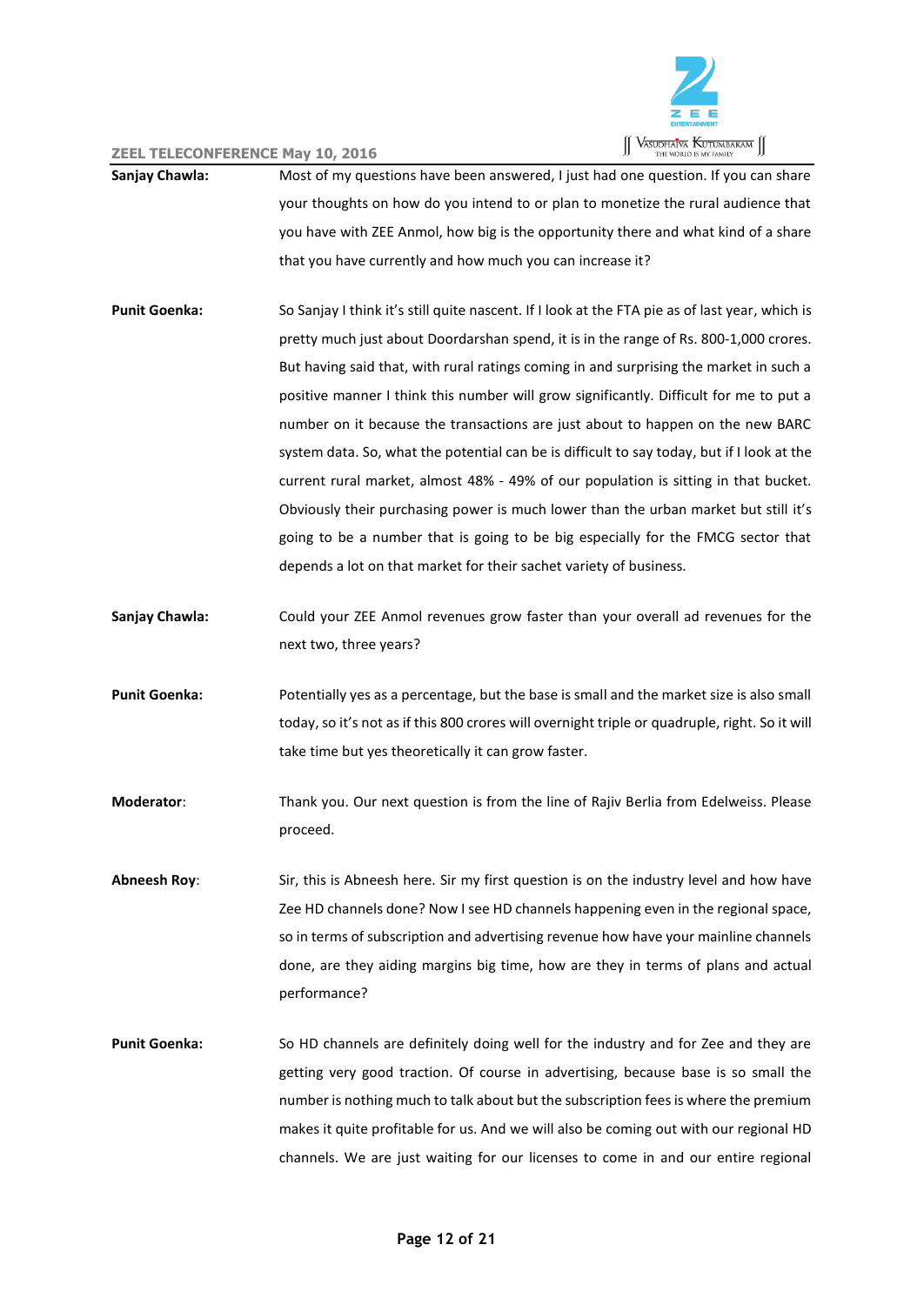

bouquet also goes to HD very soon. So we want to strengthen that part of the business going forward.

- **Abneesh Roy**: And sir, for regional channels, when do you take a call to go HD? Is it based on competition because advertising and subscription both seems to be extra, so in terms of cost how does it work? So is there very high carriage cost for example, so could you elaborate on that part?
- **Punit Goenka:** We do not pay carriage cost for HD channels. All our content is already being produced in high definition, even with regional languages since last one year or maybe longer than that for some cases. The call is taken on the basis of the HD penetration of the set top boxes in the market. So if HD is penetrating the Maharashtra market we will take a call on taking Zee Marathi to HD, similarly for Bangla or any other language. It has nothing to do with competition, we look at what our incremental costs are going to be to run HD vis-à-vis the returns that we can generate over a period of time.
- **Abneesh Roy**: Sir my second question is on the international business, you have given international ads of around Rs. 112 crores, so if you could give us YoY how things are. And you are going into so many markets, so obviously the growth could be high. So could you talk about how things are in most of these markets and also subscription revenues have been quite good, so how do you see sustainability on the subscription growth internationally?
- **Mihir Modi:** The ad revenue we have started sharing it only from Q2 of this year onwards. Since we have not carved it out last year, the specific growth number would not be possible to share. But we are growing at a reasonable pace, essentially in line with our expansion in the non-South Asian category products where we are doing an ad based channels. But the base is very small right now as you know from the Q4 numbers. So therefore it does not move the needle substantially but that is going to be something that we will continue to focus on.
- **Abneesh Roy**: Sir one follow-up, since base is small and you are going to new markets, the growth in this international ads will be much higher than your overall growth ad revenue or it will be lower?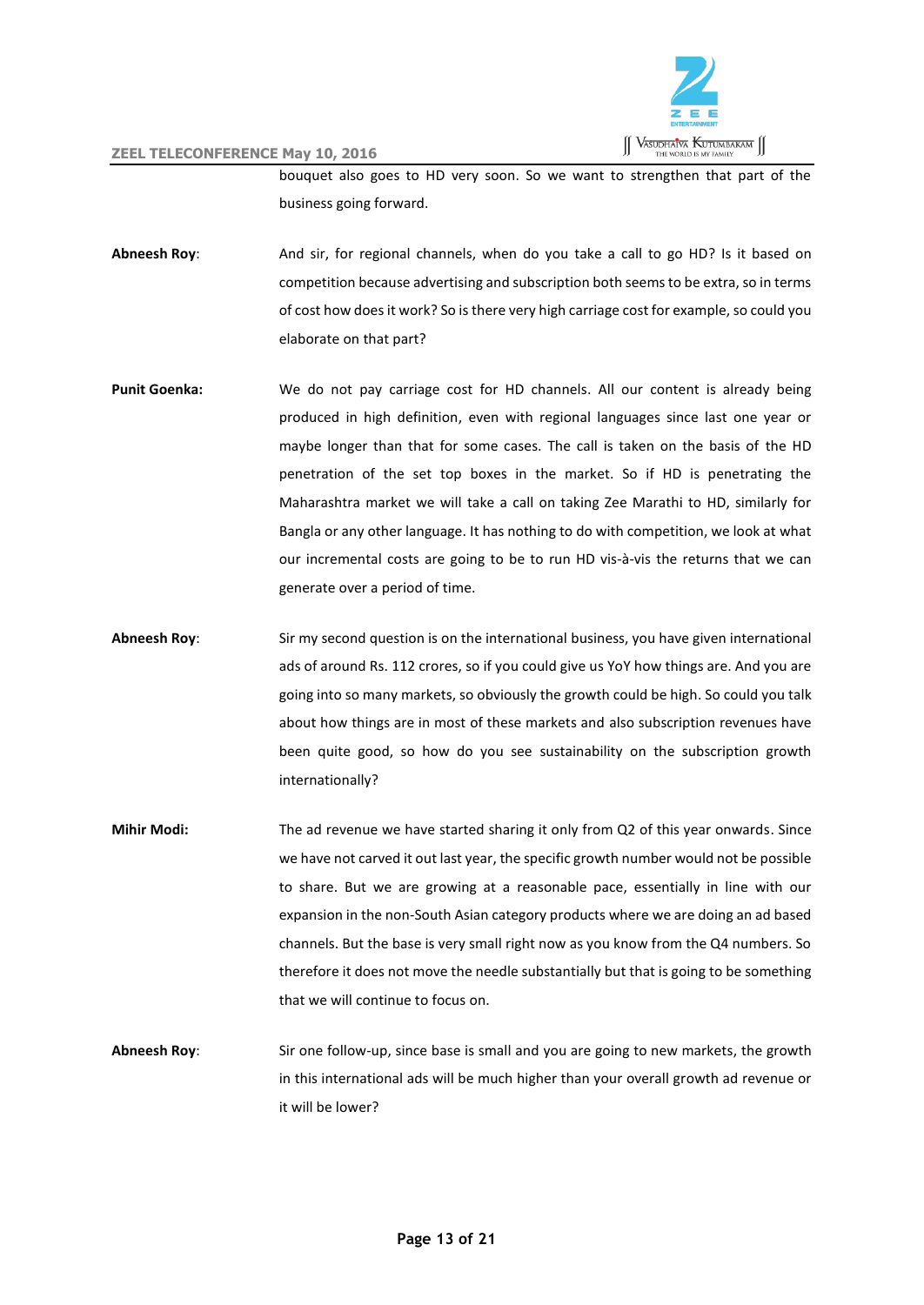

| <b>Mihir Modi:</b>    | It really depends on which new products we launch in this category and super normal      |
|-----------------------|------------------------------------------------------------------------------------------|
|                       | growth if any will be driven by the new product launches.                                |
| <b>Abneesh Roy:</b>   | Sir one small follow-up on the programming hours, now Star has opened the 5:30 pm        |
|                       | slot also and made it Monday to Sunday, so in terms of cost of business and overall      |
|                       | viewership, how are things, because earlier you were getting viewership from repeat      |
|                       | content and now from industry hygiene perspective everyone seems to be extending         |
|                       | programming hours. So for example, does the 5:30pm make sense in terms of fresh          |
|                       | programming or because the one of the industry leaders is doing it everyone will have    |
|                       | to respond sooner rather than later?                                                     |
| <b>Punit Goenka:</b>  | I cannot comment on Star's strategy but I can tell you for sure that I will first get my |
|                       | core prime time right then I will give a thought about 5 o'clock and 5:30.               |
| <b>Abneesh Roy:</b>   | And Monday to Sunday also?                                                               |
| <b>Punit Goenka:</b>  | Again, that is Star's strategy, and I cannot comment on that. I will stick with my       |
|                       | strategy what I think is right for my channel and my audience.                           |
| <b>Abneesh Roy:</b>   | But you are not planning any of those in the near term?                                  |
| <b>Punit Goenka:</b>  | I cannot comment on that. I will stick with my strategy and I cannot expose that until   |
|                       | you see it on air.                                                                       |
| <b>Moderator:</b>     | Thank you. Our next question is from the line of Rohit Dokania from IDFC Securities.     |
|                       | Please proceed.                                                                          |
| <b>Rohit Dokania:</b> | Just three quick questions, one is, if you can talk about the like-to-like ad growth in  |
|                       | Q4 and what was it led by?                                                               |
| <b>Mihir Modi:</b>    | So, first the reported ad growth was 29%; the like-to-like growth would not be           |
|                       | significantly lower than that.                                                           |
| <b>Rohit Dokania:</b> | And which sectors were the key ones which would have led to that?                        |
| <b>Mihir Modi:</b>    | I think all sectors have been contributing, there is no one to kind of pickup. Earlier   |
|                       | there used to be ecommerce which used to be the flag bearer of the growth but now        |
|                       | the growth comes from pretty much a balanced industry base.                              |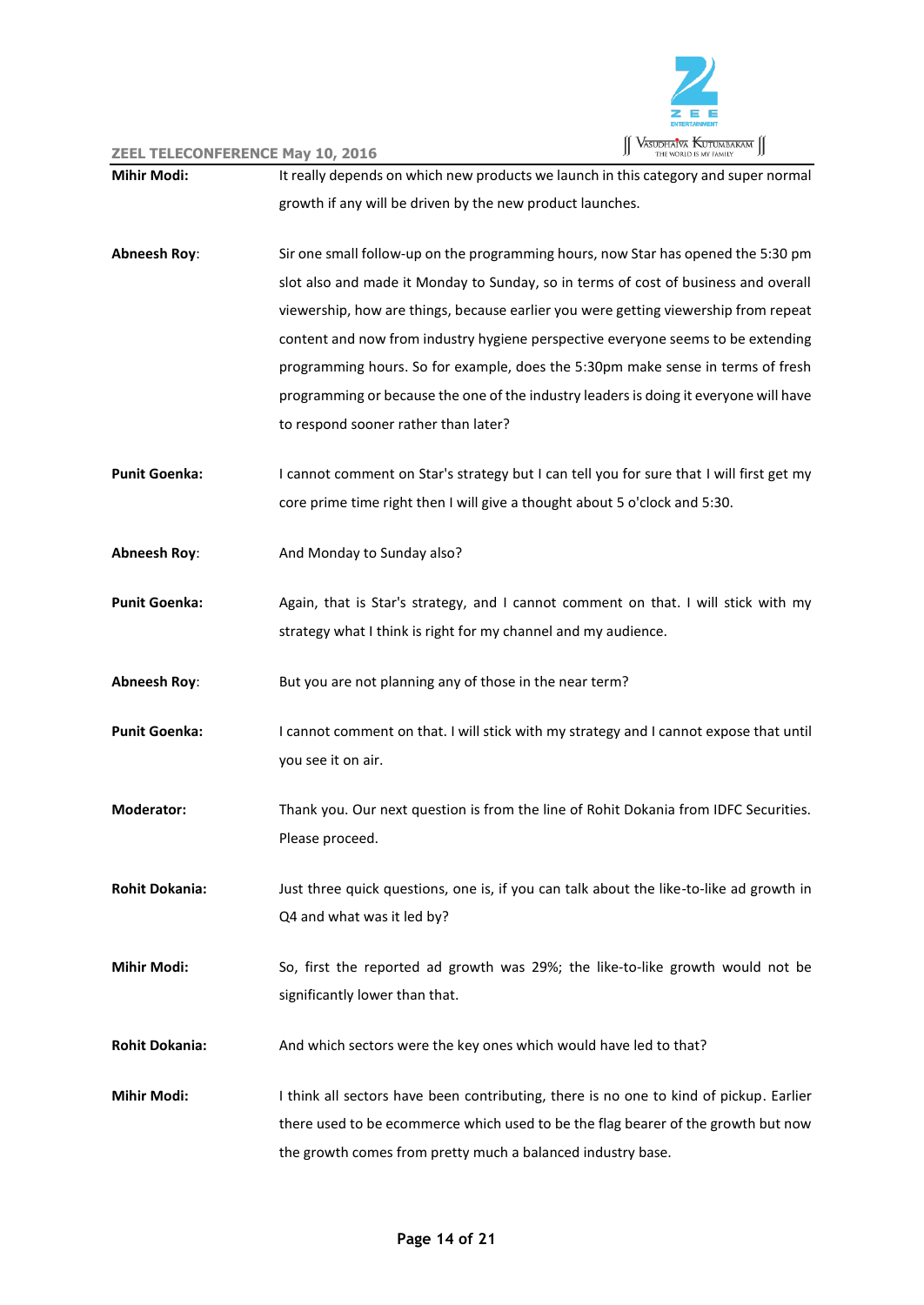

**Rohit Dokania:** And also now that &TV is done with for the first year, is it possible to give some indications in terms of how the EBITDA line number is trending for that piece? **Mihir Modi:** So we stick to what we had mentioned earlier in terms of the total three, four-year investment plan and we are on track to achieve towards that. **Rohit Dokania:** And lastly just one quick one, if Punit can highlight as to what he believes could pan out over the next two to three years from a medium term perspective because of this non-discriminatory piece which the TRAI, the TDSAT and everybody is trying to implement? **Punit Goenka:** I think it's definitely something which will be in benefit of the industry as it will streamline both, the rogue platform players as well as broadcasters and content owners that discount heavily. Therefore, I think it's a welcome move for the industry. It may have some short-term negative impact on somebody but eventually at the end of the day it is going to be consumer spend and a fair share between all stake holders in the value chain, only then it will work for everybody. So anybody who is enjoying disproportionate share today will have to let go and therefore should benefit the industry overall. **Rohit Dokania:** And any particular comment from broadcasters per se? Punit Goenka: Well, given what we have been able to achieve in Phase-I and Phase-II of digitization plus any transparency in pricing mechanism cannot be only in favor of the nonbroadcasters, I think they will have to look at a balanced approach to this entire tariff order which I am hopeful will benefit the broadcasters also. Because in current scenario if you will understand both the MSO and the broadcasters are the victims, so that is where it needs to be addressed. I am quite hopeful that it happens. **Moderator**: Thank you. Our next question is from the line of Manish Adukia from Goldman Sachs. Please proceed. **Manish Adukia:** I have two questions, firstly on your regional channel side, just wanted to understand from you if you can comment on your programming cost and the trend that you are seeing especially in your regional channels with increased focus by the likes of Star and Viacom launching HD channels etc. Are you seeing an increased competitiveness in the regional channel space and are the content cost of the regional channels growing faster or slower versus for example the Hindi GEC? That's my first question.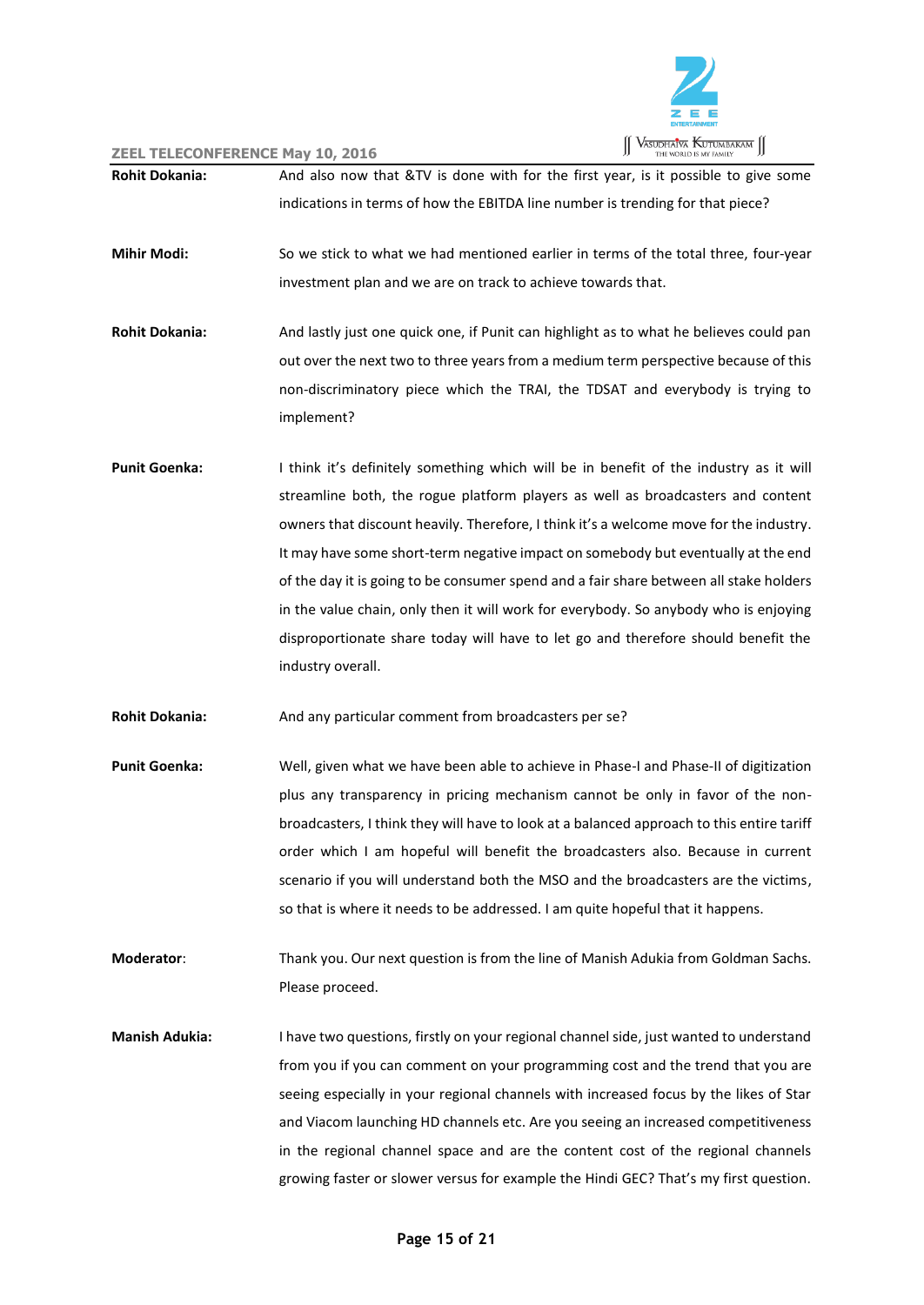

And secondly, just a follow-up question on the OTT update that was asked earlier, so given that now there are more than a dozen OTT apps which are there in India, so how does Zee look to differentiate its own OTT apps versus the other players? And now we have the bigwigs like Netflix and HOOQ etc. in the market, so where do you think that these players would take the share of time from the consumer from? Isn't it more likely that the television would lose ad revenue share to these players? Thank you

**Punit Goenka:** Firstly, on the regional side, I think cost wise it's pretty much tracking in the same trajectory as the national channels, in fact in most markets that we operate in we are either leaders or very-very strong number two channel except Tamil where we are still investing to gain ground. So I do not see Zee's position getting challenged very easily in the regional market or us having to make disproportionate investments. As I said earlier, even we are looking to launch our HD channels and it's just a matter of licenses that we are awaiting. As soon as the ministry clears our licenses, our channels will be up and running in HD as well. In terms of OTT, at the end of the day the person who has the best content on OTT will be the winner in this market whether it is Zee, whether it is Netflix or anybody else. I am not looking at competition from that perspective because at the end of the day the amount of content that incumbent player like Zee sits on, it's very difficult for a new player to come and aggregate that much content. If you take Netflix's model in the United States, a large part of that is built on the existing broadcasters' content or the studios content rather than them creating their own. They create only a couple of series a year versus what they license from other third party vendors. So I think that from our perspective the OTT play will be the second screen to start with right now, because again OTT in an environment like India where bandwidth costs are so prohibitive it is going to be much more expensive than watching it on your regular television. So we keep thinking about OTT taking away traditional TV viewers as it happens in the west but we forget to factor in the fact that because traditional cable or satellite in those markets are upwards of \$60 a month per subscriber, that is why the subscriber moves to a broadband play. In India if you were to watch half an hour episode on your 3G or 4G connection, if your 4G works for that matter, you will end up paying probably couple of thousand rupees just for the bandwidth cost, forget what you paid me for the episode. So again, we kind of keep confusing this animal OTT or elephant in the room OTT, it is quite different for a country like India unlike the US. So I am not that concerned so early in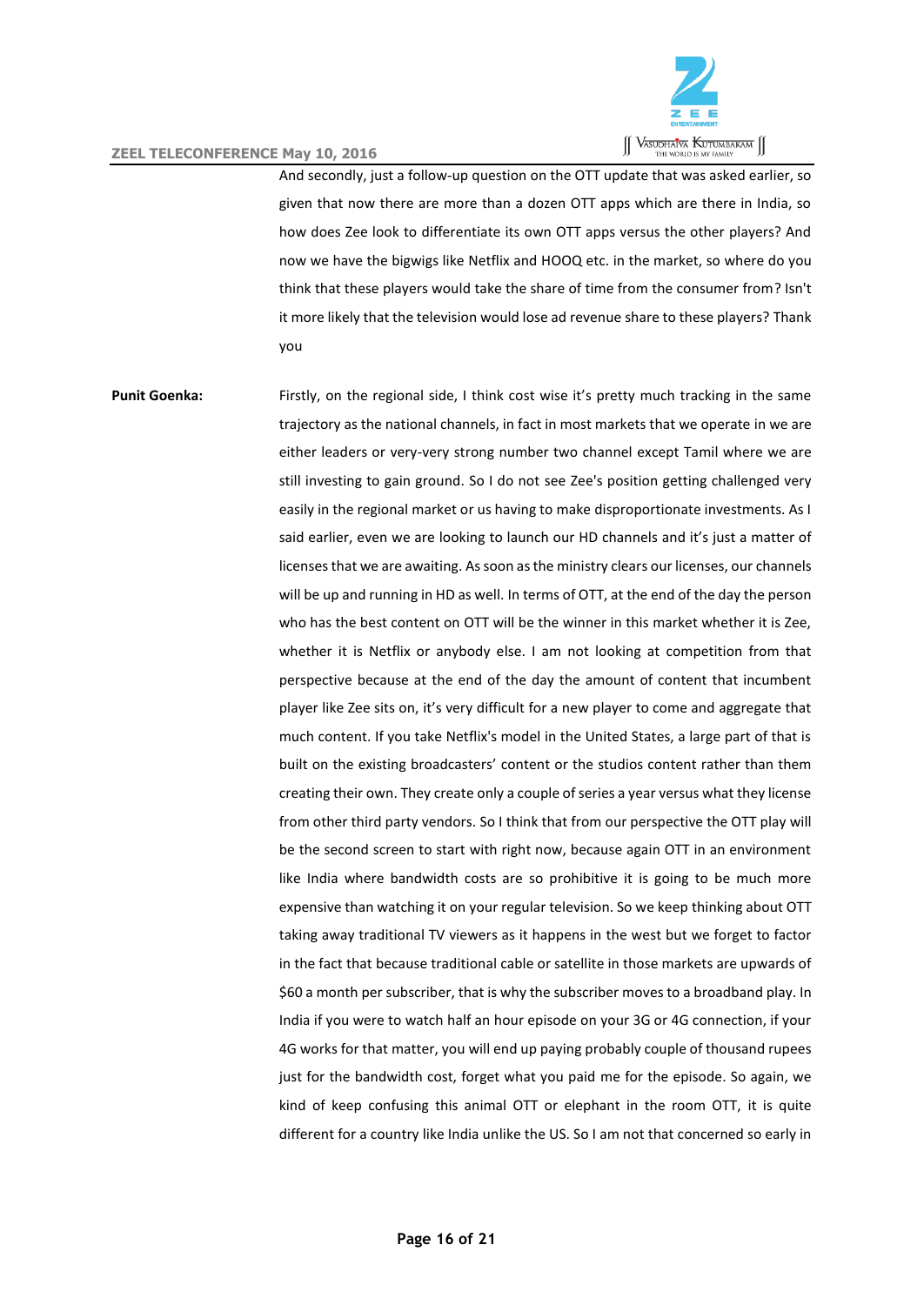

the day, we will see how the entire digital play plays out and we will pretty much mould the organization to take on that opportunity for us as well.

- **Moderator:** Thank you. Our next question is from the line of Amit Kumar from Investec Capital. Please proceed.
- **Amit Kumar:** Just very quickly on this new RIO, I just wanted to understand what is the near term impact of this? I mean you have a set of existing contracts with cable as well as other DTH players, do you have to necessarily shift those contracts to this new RIO or will the existing contracts continue to run? And in terms of the deals which will sort of close from May, some previous deals which you sort of finished from May onwards, will the new deals necessarily have to be done on the new RIO?
- **Punit Goenka:** So the new deals definitely after 1st May have to be done on the new RIO or on the new tariff orders that TRAI may issue as and when it issues, so that is very-very clear. Your first question is a matter of interpretation therefore I do not think I can comment on that, we will see how the courts deal with it and go by what happens then for the existing deals.
- **Amit Kumar:** I am just trying to understand the point that you made that couple of deals sort of got deferred to FY17 because of this TDSAT view order, I am just putting myself into the shoes of a distributor, wouldn't he want to get a steady deal with you and not take the risk of how the RIO or the TDSAT order goes?

Punit Goenka: Amit, next time I am negotiating a deal come with me.

**Amit Kumar:** Alright, I think this question is probably any which ways relevant to distributors, I will leave that. Just a quick one on the international advertising bit, on quarter-on-quarter basis it has gone up 38%, any sort of cyclicality, anything if you can highlight on this?

- **Mihir Modi:** So international advertising, the slight pickup is because of the new markets, the new channels have been launched. We said we have launched channels in Africa, we have an English and a French channel there, so I think predominantly the new market launches have been driving that.
- **Amit Kumar:** Sorry, Mihir on a quarter-on-quarter basis a 38% jump is quite high, and I think there have been a couple channels getting launched in this particular quarter, there is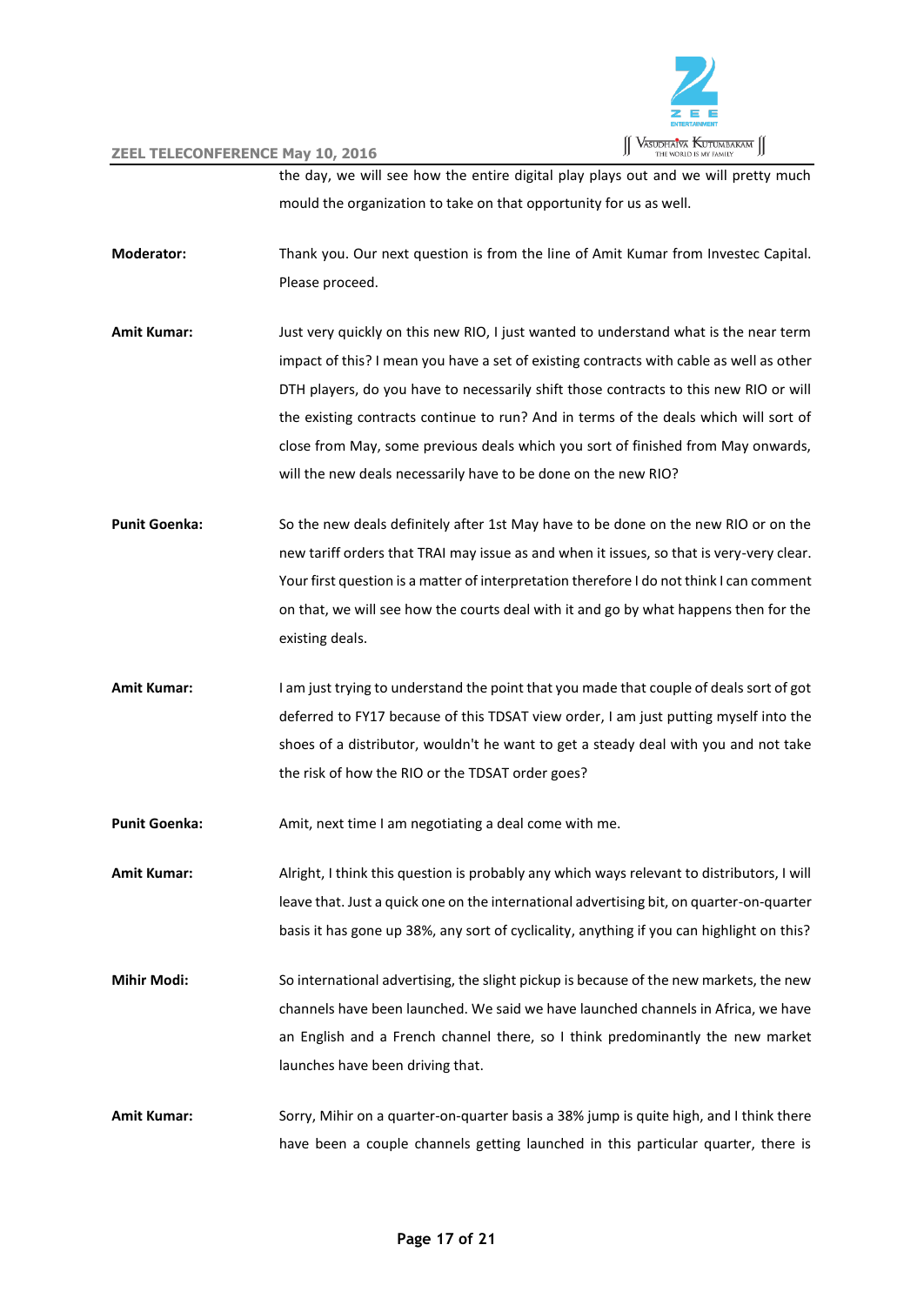

|                      | EEL TELECONFERENCE MAY 10, 2010                                                           |
|----------------------|-------------------------------------------------------------------------------------------|
|                      | nothing else to explain for such a sharp movement? I am basically saying that should      |
|                      | we sort of take this as a new base line number going forward?                             |
| <b>Mihir Modi:</b>   | It also has sports ad revenues of cricket events from the international market in         |
|                      | Pakistan territory for the ICC T20 World Cup                                              |
| <b>Amit Kumar:</b>   | You had the rights for that?                                                              |
| <b>Mihir Modi:</b>   | Yes, for Asia Cup and ICC T20 World Cup                                                   |
| <b>Amit Kumar:</b>   | Just a very quick couple of questions on the balance sheet side, I think somebody had     |
|                      | asked this, the capital expenditure for the year seems to be fairly high, any sort of     |
|                      | one-off that you would want to highlight on that?                                         |
| <b>Mihir Modi:</b>   | So the Sarthak acquisition, the Oriya channel which we acquired that is one and then      |
|                      | there have been investments in production infrastructure in the form of studio            |
|                      | development that we are doing.                                                            |
| <b>Amit Kumar:</b>   | What would that be and what is the sort of recurring CAPEX one should expect going        |
|                      | forward?                                                                                  |
| <b>Mihir Modi:</b>   | So our recurring CAPEX is below Rs.100 crores that we normally do for upgrade of our      |
|                      | transmission facilities etc, the studio facility may have a little more spend in FY17. Of |
|                      | course Sarthak was one time in that sense unless we have any other acquisitions           |
|                      | which we do not have visibility on at this stage.                                         |
| <b>Amit Kumar:</b>   | And just a final point on my side, on the receivable side the current mix of receivables, |
|                      | whether it is more from the advertising side or more from the subscription side, is it    |
|                      | sort of recurring in cable MSO issue that we have sort of faced in the past as well?      |
| <b>Punit Goenka:</b> | So, first of all there is no issue on the receivable side. The receivables are normal, in |
|                      | fact they are at similar levels as March 2015. Of course from a mix perspective the       |
|                      | number of days outstanding for advertising receivables tend to be a little lower than     |
|                      | the subscription receivables, but it is pretty balanced. So no concerns there as far as   |
|                      | the numbers for March 2016 are concerned.                                                 |
| <b>Moderator:</b>    | Thank you. Our next question is from the line of Jay Gandhi from Motilal Oswal            |
|                      | Securities. Please proceed.                                                               |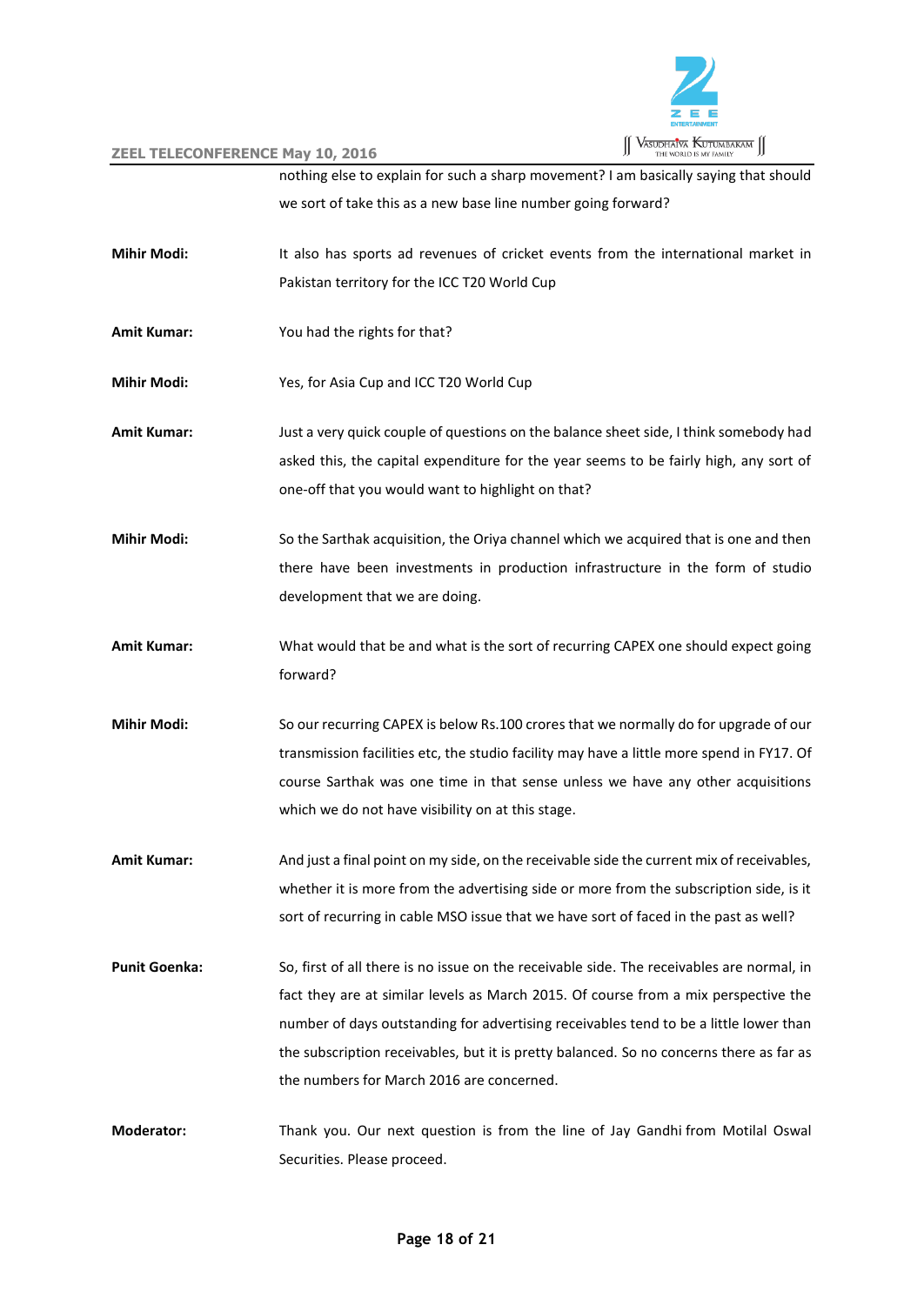

| Jay Gandhi:          | $\sim$ itelevative exerce they for $\sim$<br>Most of my questions have been answered, just a couple of them. So how much |
|----------------------|--------------------------------------------------------------------------------------------------------------------------|
|                      | would &TV be contributing to the growth for the year, ad growth?                                                         |
|                      |                                                                                                                          |
| <b>Mihir Modi:</b>   | Jay, we do not pull out the channel growth number separately.                                                            |
| Jay Gandhi:          | Ex-&TV would be?                                                                                                         |
| <b>Mihir Modi:</b>   | Ex-&TV would not be significantly lower than the reported numbers.                                                       |
| Jay Gandhi:          | And just one more thing, on the fresh programming hours, how we have been more                                           |
|                      | or less clocking around 21-odd hours of fresh programming on &TV, so do you have a                                       |
|                      | guidance on what this could end in FY17, I mean how much could we close at exit in<br>FY17?                              |
| <b>Punit Goenka:</b> | Jay, one thing is that if everything works as per our expectations which is not                                          |
|                      | something that happens all the time. So while our aspiration is to end the year with                                     |
|                      | 26 but depending on how some of the new slots or the existing slots are faring we                                        |
|                      | will take those calls. It is a very young channel and early days for us to give you a strict                             |
|                      | number as to what we will end with. Of course what we are planning to end may                                            |
|                      | undergo change as we speak.                                                                                              |
| Moderator:           | Thank you. Our next question is from the line of Kunal Vora from BNP Paribas. Please                                     |
|                      | proceed.                                                                                                                 |
| Kunal Vora:          | Sir two questions, one is, can you share some numbers on Ditto TV, how many                                              |
|                      | customers are currently subscribing and what is the ARPU which we are generating                                         |
|                      | and how is it from India and overseas, where are you seeing more traction? That's                                        |
|                      | one. And second is, there is a comment that there is some Rs. 40 crores receivable                                       |
|                      | from a competing broadcaster which is under litigation, can you explain the nature of                                    |
|                      | this amount and how long this amount has been outstanding? Thanks.                                                       |
| <b>Mihir Modi:</b>   | I will take the second one first, that is an old dispute relating to sports with                                         |
|                      | Doordarshan where as you may be aware that under a certain regulation the cricket                                        |
|                      | feed needs to be shared with the national broadcaster and then there is a revenue                                        |
|                      | share that has been mandated. So this dispute relates to that and it is an old dispute.                                  |
|                      | The latest status on that dispute is that the amount has been deposited with the court                                   |
|                      | and we are very hopeful that we will recover that amount.                                                                |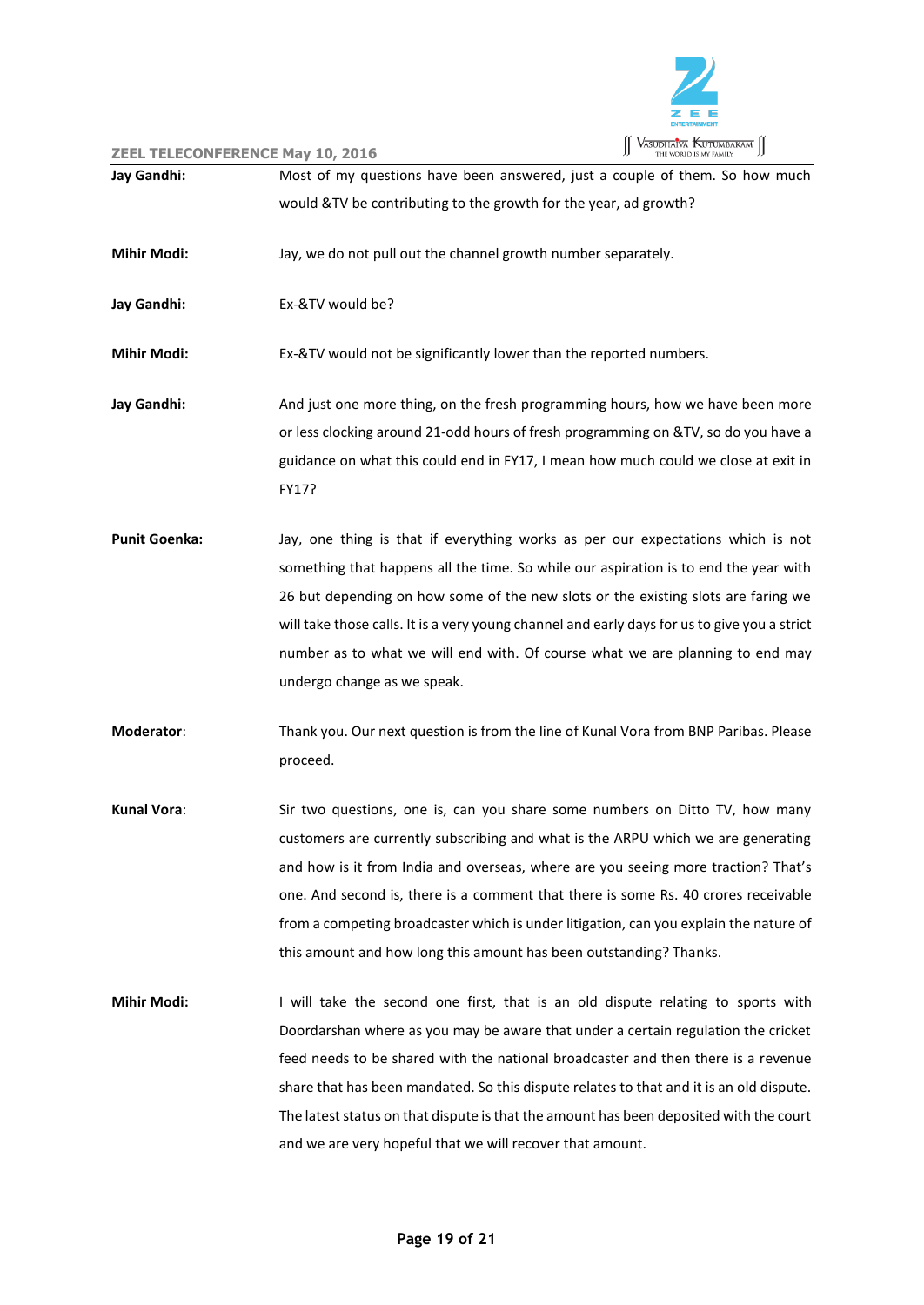

On Ditto TV, the subscriptions have been at over 3 million a month, the ARPU is about Rs. 20 but it varies depending on the fact that our subscribers have anything between a Rs. 5 pack to a much more expensive pack to choose from. Predominantly, the revenues are from India, the international push is expected to happen over the next few months.

- **Kunal Vora:** So is this Rs. 20 a month? Because 3 million subs and Rs. 20 would give me very big numbers. Is the revenue base of Ditto TV so high? I mean 3 million would translate to 3.5 crores into Rs. 20 that is Rs.700 crores kind of a number it might work out to.
- **Punit Goneka:** No, 3 million into Rs. 20 is 60 million.
- **Kunal Vora:** That is per month right.
- **Mihir Modi:** Yes.
- **Kunal Vora:** Ok. Its INR 700 Mn annually
- **Mihir Modi:** Yes. Also, that is gross.
- **Kunal Vora:** Ok. Thank You

**Moderator:** Thank you. Our next question is from the line of Ashish Upganlawar from Elara Capital. Please proceed.

**Ashish Upganlawar:** Sir, wanted to understand how do we see the content investments going ahead and if you could give some guidance on how it will increase in FY17 over this year?

**Punit Goenka:** So I think the increase in content cost will be in line with inflation, we are not expecting any significant growth there apart from delta when we add additional hours of content. So on a per hour basis ex-sports increase should be pretty much an inflationary number.

**Ashish Upganlawar:** And on the regional side, are we experimenting on seven days of fiction programming because I think in Marathi we are doing this month seven days of fiction, so is that experiment or it's just something which you would…